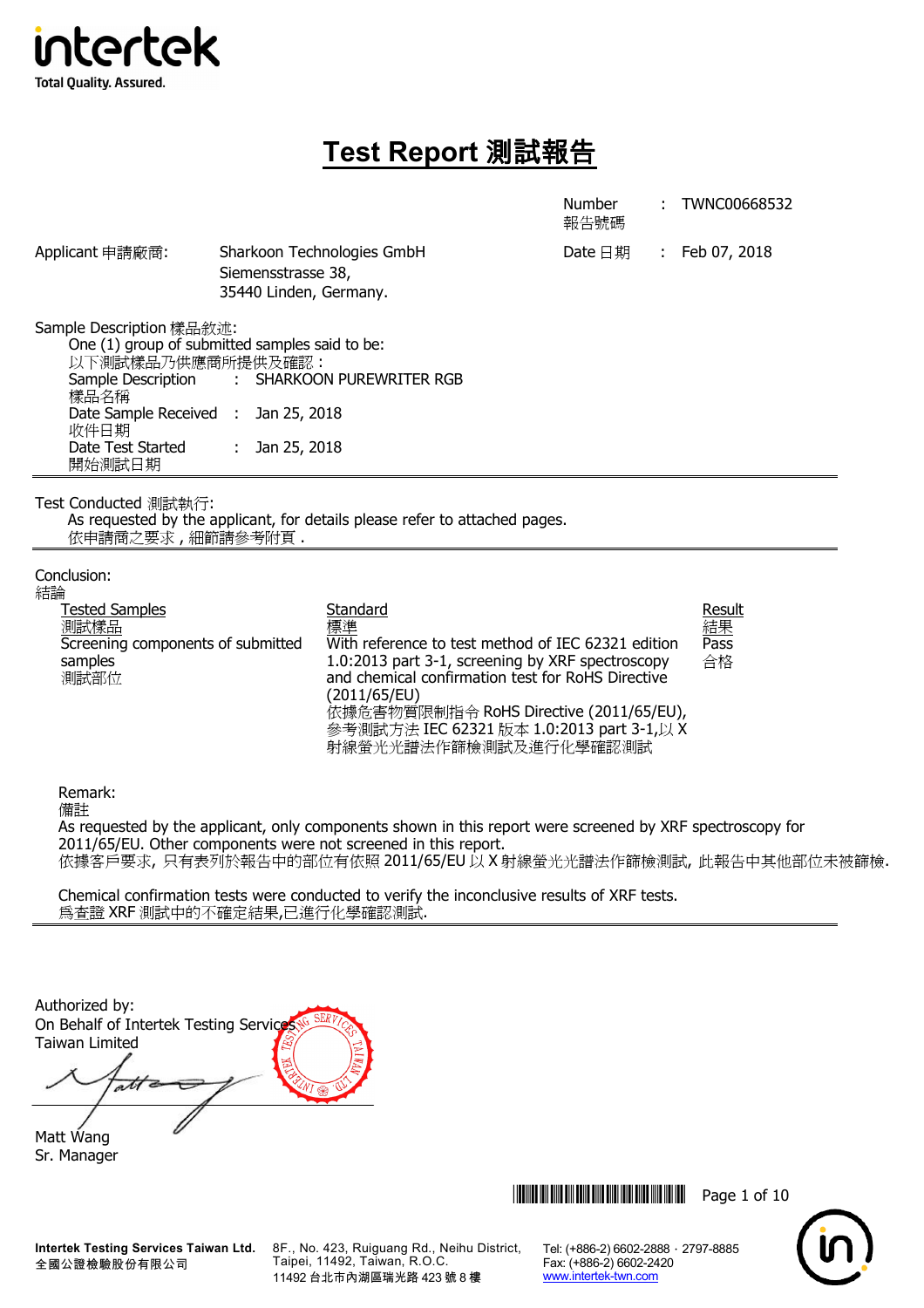

Test Conducted 測試內容 :

# XRF Screening Test

X 射線螢光光譜法篩檢測試

Contents of cadmium (Cd), lead (Pb), mercury (Hg), chromium (Cr) and bromine (Br) were measured by XRF spectroscopy. The further wet chemical tests will be conducted if necessary.

以 X 射線螢光光譜法進行鎘(Cd), 鉛(Pb), 汞(Hq), 鉻(Cr)與溴(Br) 的含量篩檢測試, 必要時會以化學測試進行確認。

# Test Result Summary 測試結果:

|                |                                 | XRF screening |                         | Chemical testing          |                                                     |                                       |
|----------------|---------------------------------|---------------|-------------------------|---------------------------|-----------------------------------------------------|---------------------------------------|
|                |                                 |               | X射線螢光光譜法篩檢測試            |                           | 化學測試                                                |                                       |
|                | <b>Tested Component</b><br>測試部位 | Element<br>元素 | Result (ppm)<br>結果(ppm) | $Cr^{6+}$<br>六價鉻<br>(ppm) | Pb/Cd/Hg<br>鉛/鎘/汞<br>(ppm)                          | PBBs/PBDEs<br>多溴聯苯/多溴<br>聯苯醚<br>(ppm) |
|                |                                 | Cd            | <b>ND</b>               |                           | $-$                                                 |                                       |
|                |                                 | Pb            | <b>ND</b>               |                           | $\overline{\phantom{a}}$                            |                                       |
| $\mathbf{1}$   | Black metal top cover           | Hg            | <b>ND</b>               |                           | $\overline{\phantom{m}}$                            |                                       |
|                |                                 | Cr            | 1248                    | Negative                  |                                                     |                                       |
|                |                                 | Br            | <b>NA</b>               |                           |                                                     | $\overline{\phantom{m}}$<br>$-$       |
|                |                                 | Cd            | <b>ND</b>               |                           | $\overline{\phantom{a}}$                            |                                       |
|                |                                 | Pb            | <b>ND</b>               |                           | $-$                                                 |                                       |
|                |                                 | Hg            | <b>ND</b>               |                           | $\hspace{0.05cm} -\hspace{0.05cm} -\hspace{0.05cm}$ |                                       |
| $\overline{2}$ | Black plastic bottom            | Cr            | <b>ND</b>               | $\overline{\phantom{m}}$  |                                                     |                                       |
|                |                                 | Br            | <b>ND</b>               |                           |                                                     | $\overline{a}$                        |
|                |                                 |               |                         |                           |                                                     | $\overline{\phantom{a}}$              |
|                |                                 | Cd            | <b>ND</b>               |                           | $\overline{\phantom{a}}$                            |                                       |
|                |                                 | Pb            | <b>ND</b>               |                           | $- -$                                               |                                       |
| 3              | Black plastic feet              | Hg            | <b>ND</b>               |                           | $\overline{\phantom{a}}$                            |                                       |
|                |                                 | Cr            | <b>ND</b>               | $\overline{a}$            |                                                     |                                       |
|                |                                 | Br            | <b>ND</b>               |                           |                                                     | $-$<br>$-$                            |
|                |                                 | Cd            | <b>ND</b>               |                           | $-$                                                 |                                       |
|                |                                 | Pb            | <b>ND</b>               |                           | $-$                                                 |                                       |
| $\overline{4}$ | Black soft plastic pad          | Hg            | <b>ND</b>               |                           | $-$                                                 |                                       |
|                |                                 | Cr            | <b>ND</b>               | $\overline{\phantom{m}}$  |                                                     |                                       |
|                |                                 | Br            | <b>ND</b>               |                           |                                                     | $- -$                                 |
|                |                                 |               |                         |                           |                                                     | $- -$                                 |
|                |                                 | Cd            | <b>ND</b>               |                           | $\overline{\phantom{m}}$                            |                                       |
|                |                                 | Pb            | <b>ND</b>               |                           | $\overline{\phantom{a}}$                            |                                       |
| 5              | Black metal screw               | Hg            | <b>ND</b>               |                           | $\overline{\phantom{a}}$                            |                                       |
|                |                                 | Cr            | 3286                    | Negative                  |                                                     | $\overline{\phantom{a}}$              |
|                |                                 | Br            | <b>NA</b>               |                           |                                                     | $-$                                   |
|                |                                 |               |                         |                           |                                                     |                                       |



**Intertek Testing Services Taiwan Ltd.** 全國公證檢驗股份有限公司

8F., No. 423, Ruiguang Rd., Neihu District, Taipei, 11492, Taiwan, R.O.C. 11492 台北市內湖區瑞光路 423 號 8 樓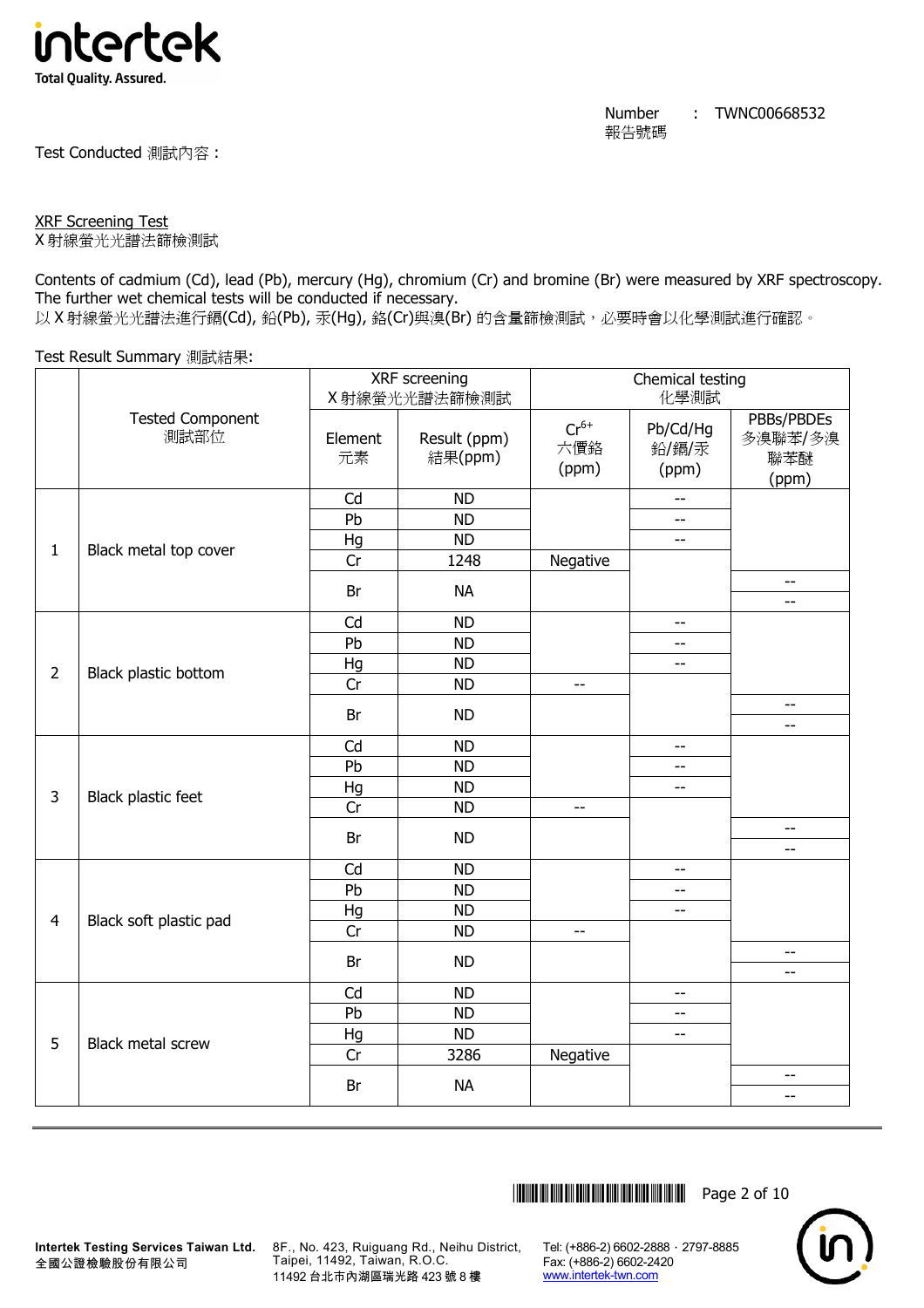

Test Conducted 測試內容 :

|                |                                 |               | XRF screening<br>X 射線螢光光譜法篩檢測試 | Chemical testing<br>化學測試  |                                                     |                                       |
|----------------|---------------------------------|---------------|--------------------------------|---------------------------|-----------------------------------------------------|---------------------------------------|
|                | <b>Tested Component</b><br>測試部位 | Element<br>元素 | Result (ppm)<br>結果(ppm)        | $Cr^{6+}$<br>六價鉻<br>(ppm) | Pb/Cd/Hg<br>鉛/鎘/汞<br>(ppm)                          | PBBs/PBDEs<br>多溴聯苯/多溴<br>聯苯醚<br>(ppm) |
|                |                                 | Cd            | <b>ND</b>                      |                           | $\hspace{0.05cm} -\hspace{0.05cm} -\hspace{0.05cm}$ |                                       |
|                |                                 | Pb            | <b>ND</b>                      |                           | --                                                  |                                       |
| 6              | Black/silvery/off-white plastic | Hg            | <b>ND</b>                      |                           | --                                                  |                                       |
|                | key                             | Cr            | <b>ND</b>                      | $-$                       |                                                     |                                       |
|                |                                 | Br            | <b>ND</b>                      |                           |                                                     | --<br>--                              |
|                |                                 | Cd            | <b>ND</b>                      |                           | --                                                  |                                       |
|                |                                 | Pb            | <b>ND</b>                      |                           | --                                                  |                                       |
|                |                                 | Hg            | <b>ND</b>                      |                           | $-$                                                 |                                       |
| $\overline{7}$ | Red plastic key                 | Cr            | <b>ND</b>                      | $-$                       |                                                     |                                       |
|                |                                 | Br            | <b>ND</b>                      |                           |                                                     | $-$                                   |
|                |                                 |               |                                |                           |                                                     | --                                    |
|                |                                 | Cd            | <b>ND</b>                      |                           | $-$                                                 |                                       |
|                |                                 | Pb            | <b>ND</b>                      |                           | --                                                  |                                       |
| 8              | Transparent plastic frame       | Hg            | <b>ND</b>                      |                           | --                                                  |                                       |
|                |                                 | Cr            | <b>ND</b>                      | $\overline{\phantom{a}}$  |                                                     |                                       |
|                |                                 | Br            | <b>ND</b>                      |                           |                                                     | --<br>--                              |
|                |                                 | Cd            | <b>ND</b>                      |                           | $-$                                                 |                                       |
|                |                                 | Pb            | <b>ND</b>                      |                           | --                                                  |                                       |
|                |                                 | Hg            | <b>ND</b>                      |                           | --                                                  |                                       |
| 9              | Silvery metal spring            | Cr            | 171300                         | Negative                  |                                                     |                                       |
|                |                                 | Br            | <b>NA</b>                      |                           |                                                     | --<br>--                              |
|                |                                 | Cd            | <b>ND</b>                      |                           | --                                                  |                                       |
|                |                                 | Pb            | <b>ND</b>                      |                           | --                                                  |                                       |
|                |                                 | Hg            | <b>ND</b>                      |                           | --                                                  |                                       |
| 10             | Silvery metal support pin       | Cr            | 157400                         | Negative                  |                                                     |                                       |
|                |                                 | Br            | <b>NA</b>                      |                           |                                                     | --                                    |
|                |                                 |               |                                |                           |                                                     | --                                    |
|                |                                 | Cd            | <b>ND</b>                      |                           | --                                                  |                                       |
|                |                                 | Pb            | <b>ND</b>                      |                           | --                                                  |                                       |
| 11             | Black plastic socket            | Hg            | ND                             |                           | --                                                  |                                       |
|                |                                 | Cr            | <b>ND</b>                      | $-$                       |                                                     |                                       |
|                |                                 | Br            | <b>ND</b>                      |                           |                                                     | --<br>--                              |
|                |                                 |               |                                |                           |                                                     |                                       |



**Intertek Testing Services Taiwan Ltd.** 8F., No. 423, Ruiguang Rd., Neihu District, Taipei, 11492, Taiwan, R.O.C. 11492 台北市內湖區瑞光路 423 號 8 樓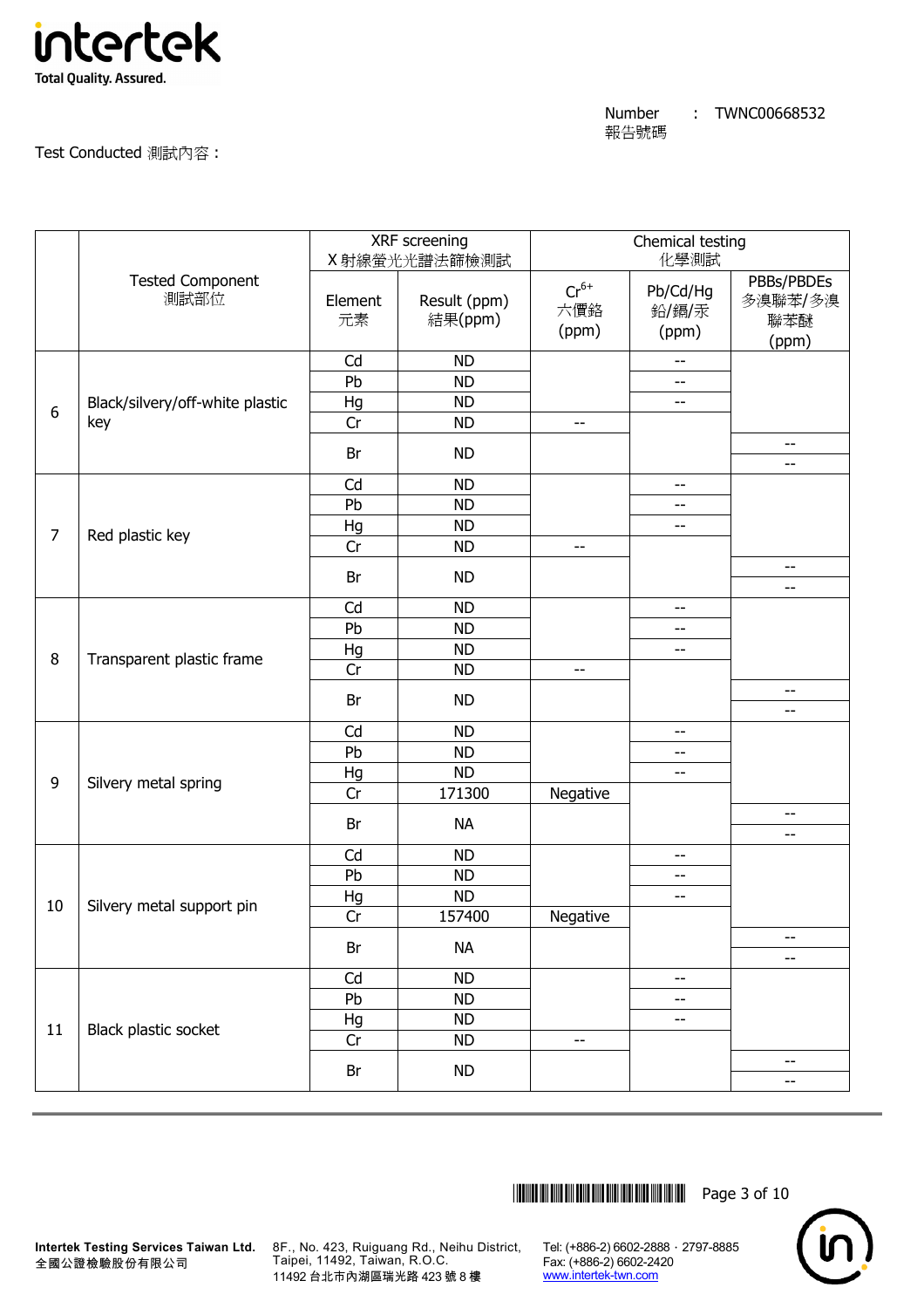

# Test Conducted 測試內容 :

|    |                                 |               | XRF screening<br>X 射線螢光光譜法篩檢測試 | Chemical testing<br>化學測試  |                            |                                       |
|----|---------------------------------|---------------|--------------------------------|---------------------------|----------------------------|---------------------------------------|
|    | <b>Tested Component</b><br>測試部位 | Element<br>元素 | Result (ppm)<br>結果(ppm)        | $Cr^{6+}$<br>六價鉻<br>(ppm) | Pb/Cd/Hg<br>鉛/鎘/汞<br>(ppm) | PBBs/PBDEs<br>多溴聯苯/多溴<br>聯苯醚<br>(ppm) |
|    |                                 | Cd            | <b>ND</b>                      |                           | --                         |                                       |
|    |                                 | Pb            | <b>ND</b>                      |                           | $-$                        |                                       |
| 12 | White plastic frame             | Hg            | <b>ND</b>                      |                           | --                         |                                       |
|    |                                 | Cr            | <b>ND</b>                      | $-$                       |                            |                                       |
|    |                                 | Br            | <b>ND</b>                      |                           |                            | --<br>$- -$                           |
|    |                                 | Cd            | <b>ND</b>                      |                           | --                         |                                       |
|    |                                 | Pb            | <b>ND</b>                      |                           | --                         |                                       |
|    |                                 | Hg            | <b>ND</b>                      |                           | $\overline{a}$             |                                       |
| 13 | Black plastic frame             | Cr            | <b>ND</b>                      | $-$                       |                            |                                       |
|    |                                 | Br            | <b>ND</b>                      |                           |                            | $-$                                   |
|    |                                 | Cd            | <b>ND</b>                      |                           | --                         | $-$                                   |
|    |                                 | Pb            | <b>ND</b>                      |                           | --                         |                                       |
|    |                                 | Hg            | <b>ND</b>                      |                           | --                         |                                       |
| 14 | Golden metal contact            | Cr            | <b>ND</b>                      | $-$                       |                            |                                       |
|    |                                 |               |                                |                           |                            | --                                    |
|    |                                 | Br            | <b>NA</b>                      |                           |                            | --                                    |
|    |                                 | Cd            | <b>ND</b>                      |                           | --                         |                                       |
|    |                                 | Pb            | <b>ND</b>                      |                           | --                         |                                       |
| 15 | Coppery metal contact           | Hg            | <b>ND</b>                      |                           | --                         |                                       |
|    |                                 | Cr            | <b>ND</b>                      | --                        |                            |                                       |
|    |                                 | Br            | <b>NA</b>                      |                           |                            | --<br>--                              |
|    |                                 | Cd            | --                             |                           | <b>ND</b>                  |                                       |
|    |                                 | Pb            | --                             |                           | 12                         |                                       |
|    | PCBA [The all tested            | Hg            | --                             |                           | <b>ND</b>                  |                                       |
| 16 | components were excluded]       | Cr            | --                             | <b>ND</b>                 |                            |                                       |
|    |                                 |               |                                |                           |                            | PBBs: ND                              |
|    |                                 | Br            | --                             |                           |                            | PBDEs: ND                             |
|    |                                 | Cd            | <b>ND</b>                      |                           | --                         |                                       |
|    |                                 | Pb            | <b>ND</b>                      |                           | --                         |                                       |
| 17 | Mini USB jack - silvery metal   | Hg            | <b>ND</b>                      |                           | --                         |                                       |
|    | frame                           | Cr            | <b>ND</b>                      | --                        |                            |                                       |
|    |                                 | Br            | <b>NA</b>                      |                           |                            | $- -$<br>$- -$                        |
|    |                                 |               |                                |                           |                            |                                       |

\*THJ0668532\* Page 4 of 10



全國公證檢驗股份有限公司

**Intertek Testing Services Taiwan Ltd.** 8F., No. 423, Ruiguang Rd., Neihu District, Taipei, 11492, Taiwan, R.O.C. 11492 台北市內湖區瑞光路 423 號 8 樓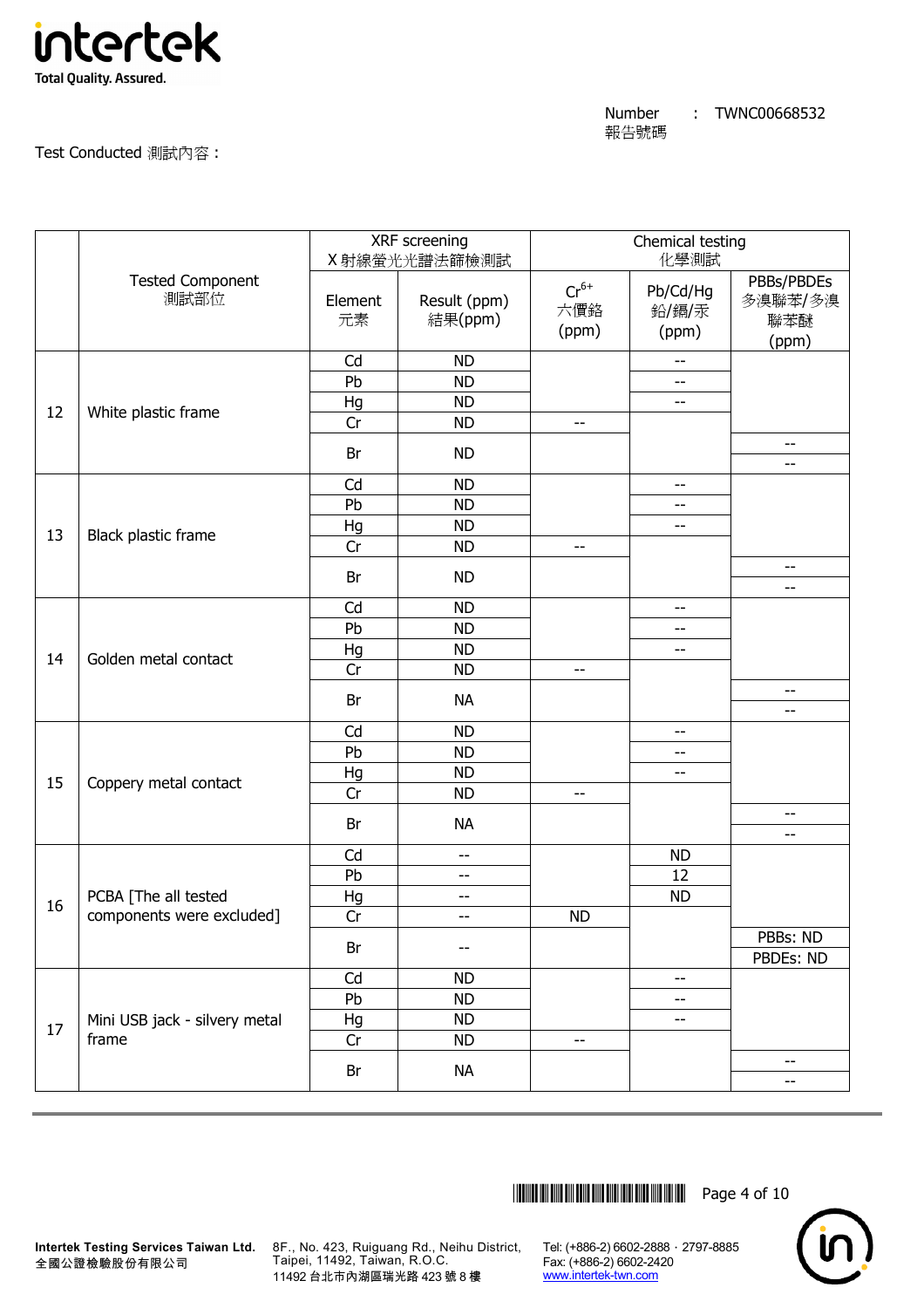

Test Conducted 測試內容 :

|    |                                          | XRF screening<br>X射線螢光光譜法篩檢測試 |                         | Chemical testing<br>化學測試  |                            |                                            |
|----|------------------------------------------|-------------------------------|-------------------------|---------------------------|----------------------------|--------------------------------------------|
|    | <b>Tested Component</b><br>測試部位          | Element<br>元素                 | Result (ppm)<br>結果(ppm) | $Cr^{6+}$<br>六價鉻<br>(ppm) | Pb/Cd/Hg<br>鉛/鎘/汞<br>(ppm) | PBBs/PBDEs<br>多溴聯苯/多溴<br>聯苯醚<br>(ppm)      |
|    |                                          | Cd                            | <b>ND</b>               |                           | $\overline{a}$             |                                            |
|    |                                          | Pb                            | <b>ND</b>               |                           | --                         |                                            |
| 18 | Mini USB jack - blackish grey            | Hg                            | <b>ND</b>               |                           | $-$                        |                                            |
|    | plastic socket                           | Cr                            | 118                     | $\overline{\phantom{a}}$  |                            |                                            |
|    |                                          | Br                            | <b>ND</b>               |                           |                            | $\overline{\phantom{m}}$<br>$-$            |
|    |                                          | Cd                            | <b>ND</b>               |                           | $-$                        |                                            |
|    |                                          | Pb                            | <b>ND</b>               |                           | $-$                        |                                            |
| 19 | Mini USB jack - silvery/golden           | Hg                            | <b>ND</b>               |                           | $\overline{\phantom{a}}$   |                                            |
|    | metal pin                                | Cr                            | <b>ND</b>               | $-$                       |                            |                                            |
|    |                                          | Br                            | <b>NA</b>               |                           |                            | $\overline{a}$<br>$\overline{\phantom{a}}$ |
|    |                                          | Cd                            | <b>ND</b>               |                           | $-$                        |                                            |
|    |                                          | Pb                            | <b>ND</b>               |                           | $-$                        |                                            |
|    |                                          | Hg                            | <b>ND</b>               |                           | $-$                        |                                            |
| 20 | SMD LED - white molding part             | Cr                            | <b>ND</b>               | $-$                       |                            |                                            |
|    |                                          | Br                            | <b>ND</b>               |                           |                            | $-$<br>$\overline{\phantom{m}}$            |
|    |                                          | Cd                            | <b>ND</b>               |                           | 44                         |                                            |
|    |                                          | Pb                            | <b>ND</b>               |                           | $\overline{\phantom{a}}$   |                                            |
|    | Chip - black molding part (see           | Hg                            | <b>ND</b>               |                           | $\overline{\phantom{a}}$   |                                            |
| 21 | photo)                                   | Cr                            | <b>ND</b>               | $-$                       |                            |                                            |
|    |                                          | Br                            | <b>ND</b>               |                           |                            | $\overline{\phantom{a}}$                   |
|    |                                          |                               | <b>ND</b>               |                           |                            | $- -$                                      |
|    |                                          | Cd<br>Pb                      | <b>ND</b>               |                           | $-$<br>$\overline{a}$      |                                            |
|    |                                          | Hg                            | <b>ND</b>               |                           | $\overline{a}$             |                                            |
| 22 | Chip - black molding part (see<br>photo) | Cr                            | <b>ND</b>               | $-$                       |                            |                                            |
|    |                                          |                               |                         |                           |                            | $\overline{\phantom{m}}$                   |
|    |                                          | Br                            | <b>ND</b>               |                           |                            | $- -$                                      |
|    |                                          |                               |                         |                           |                            |                                            |



全國公證檢驗股份有限公司

**Intertek Testing Services Taiwan Ltd.** 8F., No. 423, Ruiguang Rd., Neihu District, Taipei, 11492, Taiwan, R.O.C. 11492 台北市內湖區瑞光路 423 號 8 樓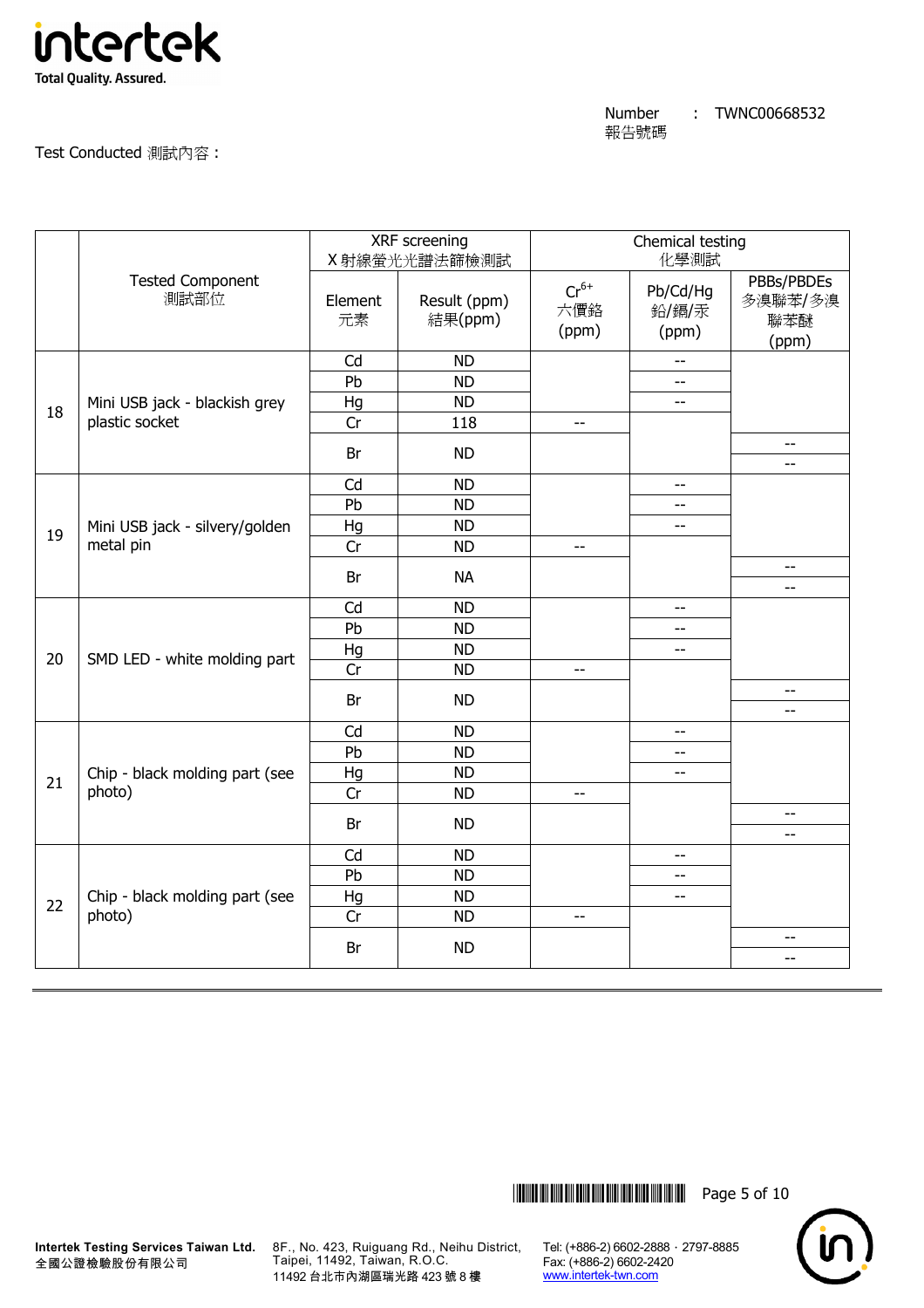

Test Conducted 測試內容 :

| Remarks:<br>備註     | ppm                                                                                | Parts per million = $mg/kg$<br>$=$<br>百萬分之一 = 毫克/公斤                                                                                                                                                                        |  |  |  |  |  |  |
|--------------------|------------------------------------------------------------------------------------|----------------------------------------------------------------------------------------------------------------------------------------------------------------------------------------------------------------------------|--|--|--|--|--|--|
|                    | ND.                                                                                | = Not detected and pass, the screened sample is found to be under detection limit of table II.<br>未檢測出且合格,測試部位的結果低於表格 II 中的偵測極限                                                                                            |  |  |  |  |  |  |
|                    | <b>NA</b>                                                                          | Not applicable<br>$=$<br>不適用                                                                                                                                                                                               |  |  |  |  |  |  |
|                    |                                                                                    | = Not tested 未檢測                                                                                                                                                                                                           |  |  |  |  |  |  |
|                    | Negative                                                                           | $=$ A negative test result indicated positive observation was not found at the time of test.<br>When the spot test showed a negative result, the boiling water extraction procedure<br>shall be used to verify the result. |  |  |  |  |  |  |
|                    |                                                                                    | A negative test result indicated positive observation was not found at the time of test.<br>此陰性結果顯示樣品在分析過程中無發現任何陽性現象的存在。若點測試的結果爲陰性,<br>應以沸水萃取法查證結果。                                                                        |  |  |  |  |  |  |
|                    | test only.                                                                         | - As per applicant's request, the Chromium VI ( $Cr6+$ ) content of metal material was conducted spot<br>依據客戶要求,金屬材質的部位僅以點測試測量六價鉻含量。                                                                                       |  |  |  |  |  |  |
|                    | - PCB assembly was ground and randomly selected for test.<br>印刷電路板經粉碎及隨機均勻取樣後進行測試。 |                                                                                                                                                                                                                            |  |  |  |  |  |  |
|                    |                                                                                    | Responsibility of Chemist 分析人員 : Pelny Hsiao/ Vita Fu                                                                                                                                                                      |  |  |  |  |  |  |
| Test Period 樣品測試期間 |                                                                                    | Date Sample Received 樣品收件日期     :   Jan 25, 2018<br>: Jan 25, 2018 to Feb 06, 2018                                                                                                                                         |  |  |  |  |  |  |



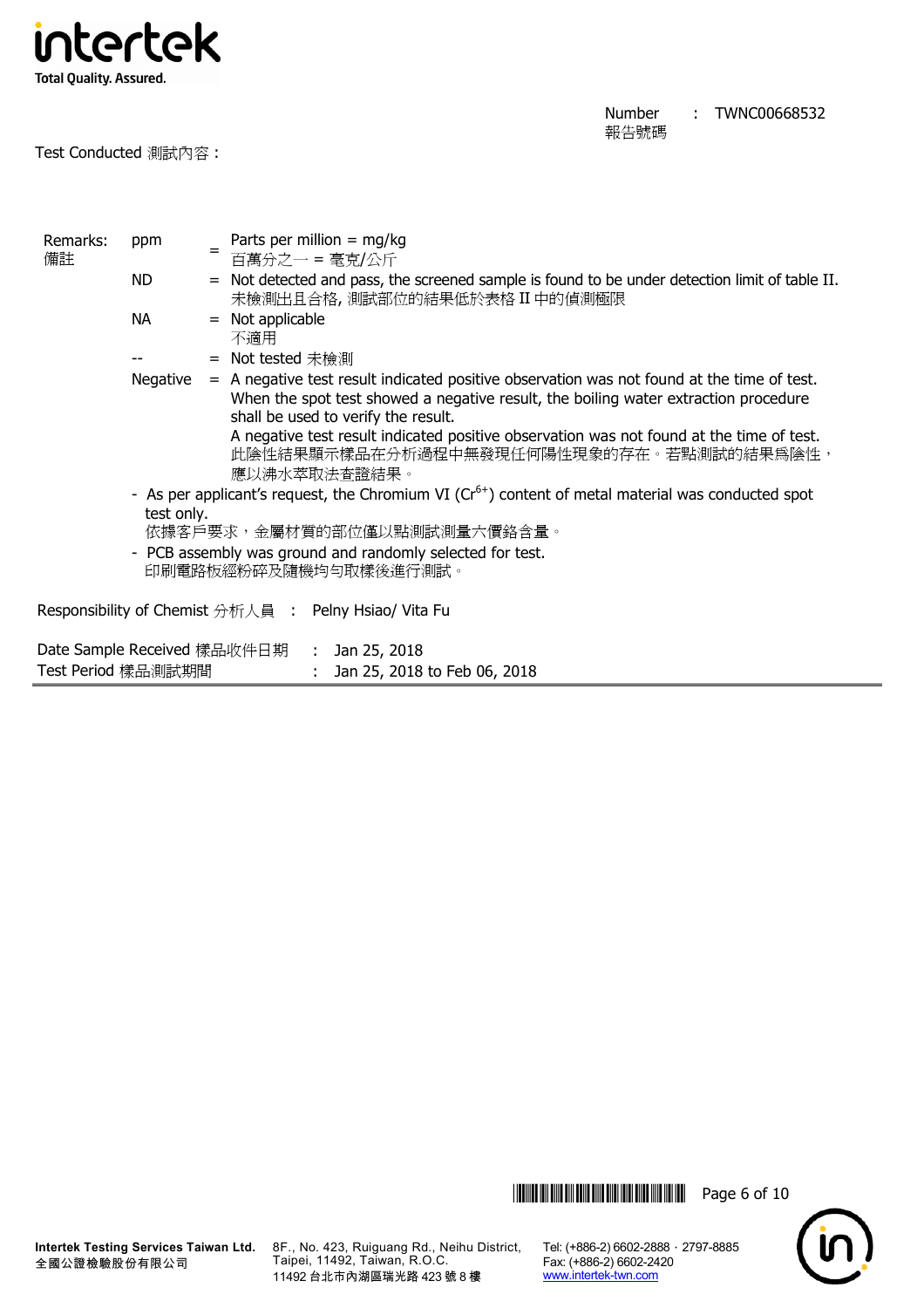

# Test Conducted 測試內容 :

| Table I: XRF screening limits in mg/kg for regulated elements in various materials. |
|-------------------------------------------------------------------------------------|
| 表格 I: X 射線螢光光譜法在不同材質中對不同元素的篩檢極限(mg/kg)                                              |

| - - - <del>- -</del> |                                |                                |                                |
|----------------------|--------------------------------|--------------------------------|--------------------------------|
| Element              | <b>Polymer Materials</b>       | <b>Metallic Materials</b>      | <b>Composite Materials</b>     |
| 元素                   | 聚合物材質                          | 金屬材質                           | 複合性材質                          |
| 鎘 (Cd)               | $BL \le 70 < X < 130 \le OL$   | $BL \le 70 < X < 130 \le OL$   | $BL \le 70 < X < 150 \le OL$   |
| 鉛(Pb)                | $BL \le 700 < X < 1300 \le OL$ | $BL \le 700 < X < 1300 \le OL$ | $BL \le 500 < X < 1500 \le OL$ |
| 汞 (Hg)               | $BL \le 700 < X < 1300 \le OL$ | $BL \le 700 < X < 1300 \le OL$ | $BL \le 500 < X < 1500 \le OL$ |
| 銘 (Cr)               | $BL \le 700 < X$               | $BL \le 700 < X$               | $BL \le 500 < X$               |
| 溴(Br)                | $BL \leq 300 < X$              | Not Applicable<br>不適用          | $BL \le 250 < X$               |

| Remarks: | $mq/kg =$ |     | Milligram per kilogram $=$ ppm |
|----------|-----------|-----|--------------------------------|
| 備註       |           |     | 百萬分之一 = 毫克/公斤                  |
|          | BL        | $=$ | <b>Below Limit</b>             |
|          |           |     | 低於極限                           |
|          | X         | $=$ | Inconclusive result            |
|          |           |     | 不確定的結果                         |
|          | ∩⊫        | $=$ | Over Limit                     |
|          |           |     | 高於極限                           |

Table II: Estimated detection limits in mg/kg for regulated elements in various matrices.

# 表格 II:不同元素在不同材質中的偵測極限(mg/kg)

| Element       | <b>Polymer Materials</b> | <b>Metallic Materials</b> | <b>Composite Materials</b> |
|---------------|--------------------------|---------------------------|----------------------------|
| 元素            | 聚合物材質                    | 金屬材質                      | 複合性材質                      |
| <b>鎘</b> (Cd) | 50                       | 70                        | 70                         |
| 鉛(Pb)         | 100                      | 200                       | 200                        |
| 汞(Hg)         | 100                      | 200                       | 200                        |
| 銘 (Cr)        | 100                      | 200                       | 200                        |
| 溴(Br)         | 200                      | Not Applicable<br>不適用     | 200                        |

# Disclaimers:

聲明

The numerical test data of this XRF screening report is for reference purposes only due to the data variation incurred from various factors as described in next paragraph. The applicant shall make its/his/her own judgment as to whether the information provided in this XRF screening report is sufficient for its/his/her purposes.

此 XRF 篩檢報告僅作為參考之用,因測試結果會受到多種因素的影響,細節於下個段落中說明。 申請者應自行評估本報告中所提供的資訊是否符合其申請目的。

The results shown in this XRF screening report will differ based on various factors, including but not limited to, the sample size, thickness, area, surface flatness, equipment parameters and matrix effect (e.g. plastic, rubber, metal, glass, ceramic etc.). Further wet chemical pre-treatment with relevant chemical equipment analysis are required to obtain quantitative data.

X 射線螢光光譜法篩檢的結果會受到很多因素影響,包含但不限於樣品的大小,厚度,面積,表面平整度,設備參數,與基質效應 (舉例:塑膠,橡膠,金屬,陶瓷等), 需要進一步的化學前處理及相對應的化學分析設備以得到定量的數據。





**Intertek Testing Services Taiwan Ltd.** 全國公證檢驗股份有限公司

8F., No. 423, Ruiguang Rd., Neihu District, Taipei, 11492, Taiwan, R.O.C. 11492 台北市內湖區瑞光路 423 號 8 樓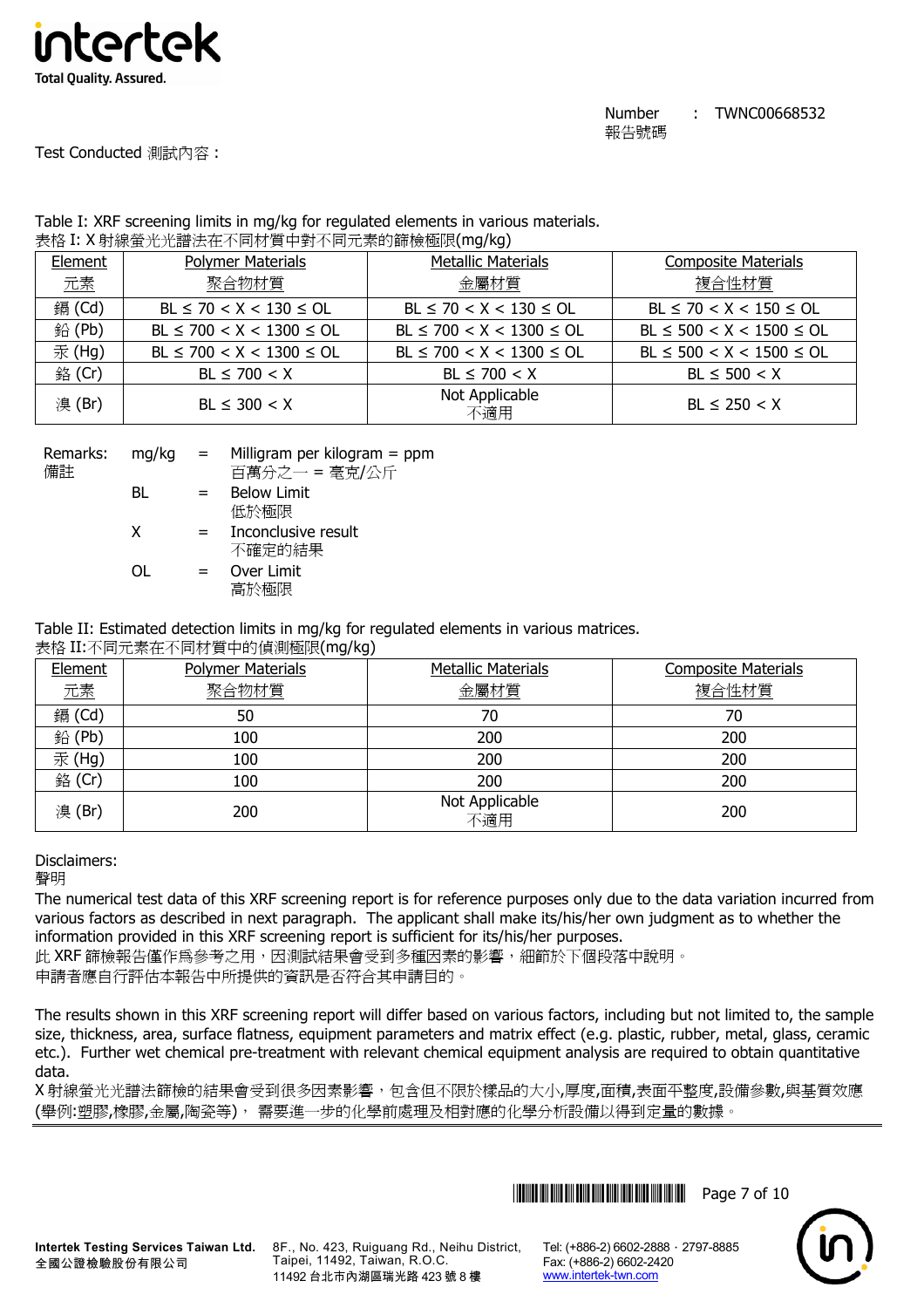

Test Conducted 測試內容 :

Chemical Test Method 化學測試方法

| <b>Test Item</b>                                                     | <b>Test Method</b>                                                                                                                                                                                                                                          | <b>Reporting Limit</b> |
|----------------------------------------------------------------------|-------------------------------------------------------------------------------------------------------------------------------------------------------------------------------------------------------------------------------------------------------------|------------------------|
| 測試項目                                                                 | 測試方法                                                                                                                                                                                                                                                        | 報告極限                   |
| Cadmium (Cd) Content<br>鎘含量                                          | With reference to IEC 62321-5: 2013, by microwave or acid<br>digestion and determined by ICP-OES.<br>參考 IEC 62321-5: 2013, 以微波或酸液消化法消化樣品並用<br>感應耦合電漿原子發射光譜儀分析。                                                                                              | 2 ppm                  |
| Lead (Pb) Content<br>鉛含量                                             | With reference to IEC 62321-5: 2013, by microwave or acid<br>digestion and determined by ICP-OES.<br>參考 IEC 62321-5: 2013, 以微波或酸液消化法消化樣品並用<br>感應耦合電漿原子發射光譜儀分析。                                                                                              | 2 ppm                  |
| Mercury (Hg) Content<br>汞含量                                          | With reference to IEC 62321-4:2013+AMD1:2017, by<br>microwave or acid digestion and determined by ICP-OES.<br>參考 IEC 62321-4:2013+AMD1:2017, 以微波或酸液消化法消<br>化樣品並用感應耦合電漿原子發射光譜儀分析。                                                                            | 2 ppm                  |
| Chromium VI (Cr <sup>6+</sup> ) Content<br>六價鉻含量<br>(for non-metal)  | With reference to IEC 62321-7-2: 2017, organic solvent was<br>used to dissolve or swell sample matrix, followed by alkaline<br>digestion and determined by UV-Vis Spectrophotometer.<br>參考 IEC 62321-7-2:2017, 以有機溶劑溶解或使樣品基質膨<br>脹,再進行鹼液消化,用紫外光-可見光分光光度計分析。 | 8 ppm                  |
| Chromium VI (Cr <sup>6+</sup> ) Content<br>六價鉻含量<br>(for metal)      | With reference to IEC 62321: 2008, by spot test.<br>參考 IEC 62321:2008 第一版附錄 B, 以點測試法分析。                                                                                                                                                                     | 1 ppm                  |
| Polybrominated Biphenyls (PBBs) confirmation when necessary.<br>多溴聯苯 | With reference to IEC 62321-6: 2015, by solvent extraction<br>and determined by GC-MS and further HPLC-DAD<br>參考 IEC 62321-6: 2015, 以溶劑萃取並用氣相層析質譜儀分<br>析,必要時會以高效液相層析儀光二極體陣列偵測儀進行確<br>認。                                                                     | 5 ppm                  |
| Polybrominated Diphenyl Ethers<br>(PBDEs) 多溴聯苯醚                      | With reference to IEC 62321-6: 2015, by solvent extraction<br>and determined by GC-MS and further HPLC-DAD<br>confirmation when necessary.<br>參考 IEC 62321-6: 2015, 以溶劑萃取並用氣相層析質譜儀分<br>析,必要時會以高效液相層析儀光二極體陣列偵測儀進行確<br>認。                                     | 5 ppm                  |

Remark : Reporting Limit = Quantitation limit of analyte in sample 測試樣品之定量偵測極限 備註

**Intertek Testing Services Taiwan Ltd.** 全國公證檢驗股份有限公司

8F., No. 423, Ruiguang Rd., Neihu District, Taipei, 11492, Taiwan, R.O.C. 11492 台北市內湖區瑞光路 423 號 8 樓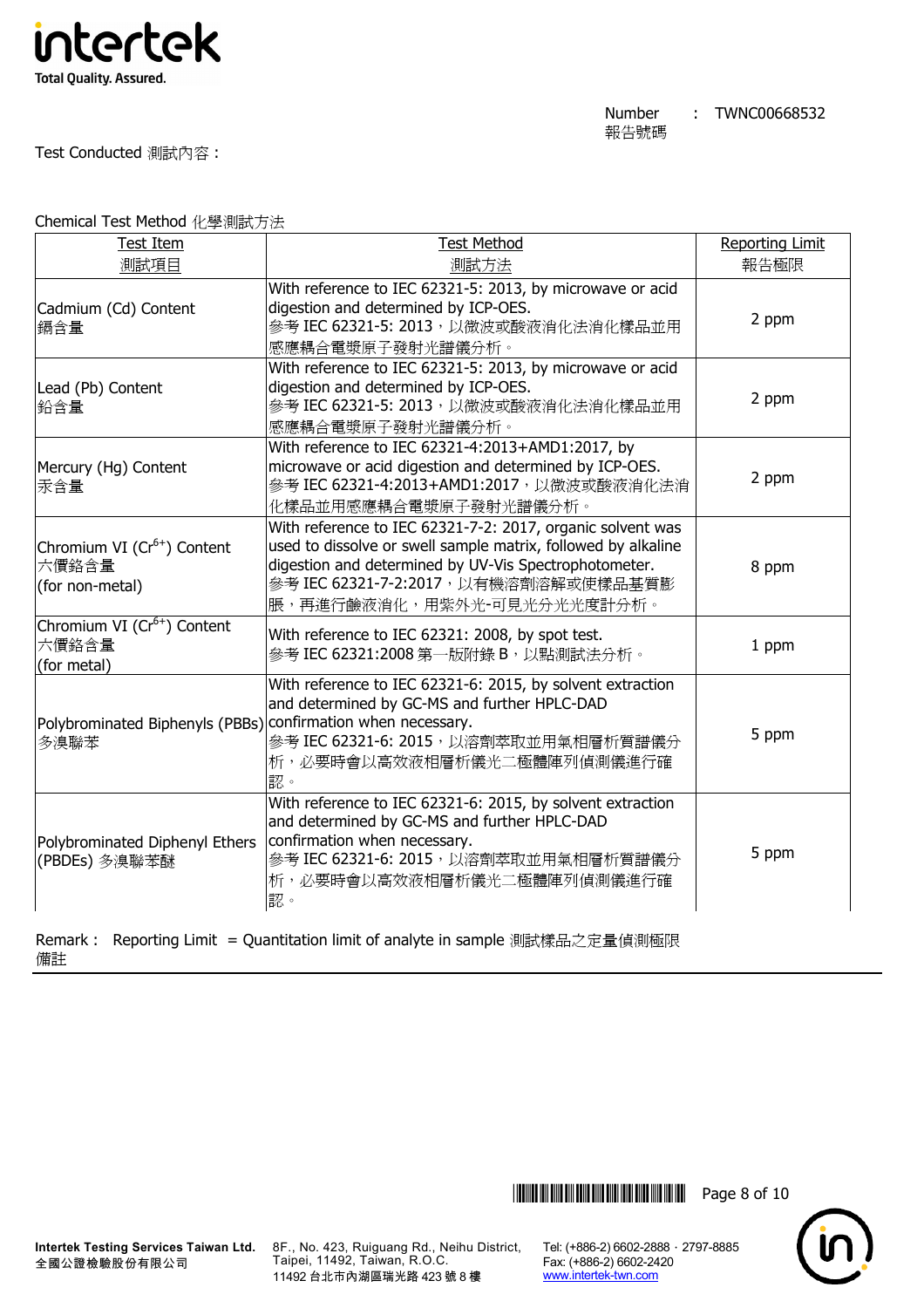

Test Conducted 測試內容 :

# RoHS Limit RoHS 限值

| Restricted Substances 限用物質                    | Limits 限值         |
|-----------------------------------------------|-------------------|
| Cadmium (Cd) content 鎘含量                      | $0.01\%$ (100ppm) |
| Lead (Pb) content 鉛含量                         | $0.1\%$ (1000ppm) |
| Mercury (Hg) content 汞含量                      | $0.1\%$ (1000ppm) |
| Chromium VI (Cr <sup>6+</sup> ) content 六價鉻含量 | $0.1\%$ (1000ppm) |
| Polybrominated Biphenyls (PBBs) 多溴聯苯          | $0.1\%$ (1000ppm) |
| Polybrominated Diphenyl Ethers (PBDEs) 多溴聯苯醚  | $0.1\%$ (1000ppm) |

The limits were quoted from Annex II of 2011/65/EU for homogeneous material.

本限值是依據歐盟指令 2011/65/EU 附錄二針對均質材質所訂定。





**Intertek Testing Services Taiwan Ltd.** 8F., No. 423, Ruiguang Rd., Neihu District, Taipei, 11492, Taiwan, R.O.C. 11492 台北市內湖區瑞光路 423 號 8 樓